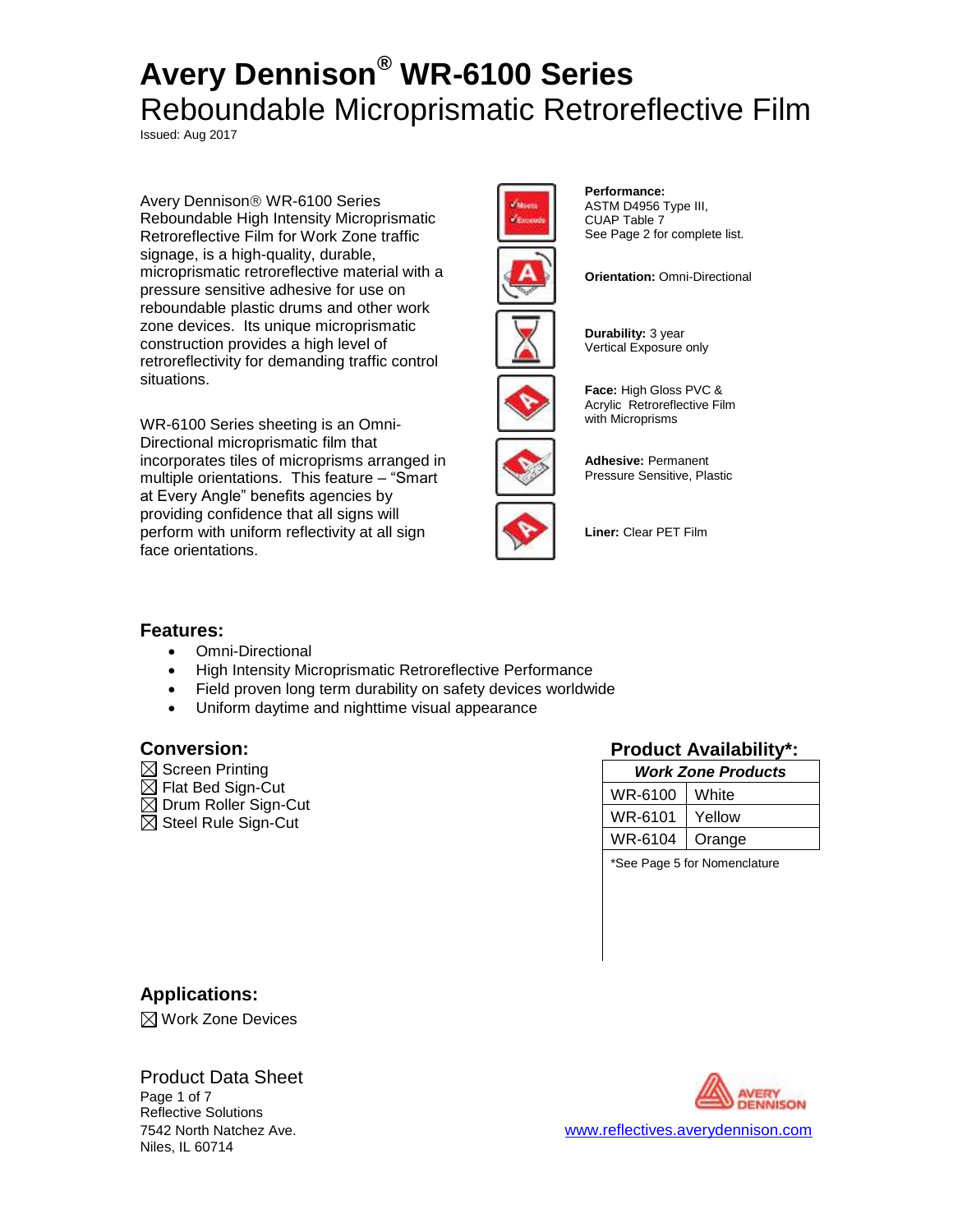Issued: Aug 2017

# **Retroreflectivity:**

### **Table A:**

*Min. coefficients of retroreflection (RA) 1 per ASTM D4956<sup>2</sup> Type III*

| <b>Observation</b><br>Angle | Color  | <b>Entrance Angle</b> |            |
|-----------------------------|--------|-----------------------|------------|
|                             |        | $-4^\circ$            | $30^\circ$ |
|                             | White  | 300                   | 180        |
| $0.1^{\circ 3}$             | Yellow | 200                   | 120        |
|                             | Orange | 120                   | 72         |
|                             |        |                       |            |
|                             | White  | 250                   | 150        |
| $0.2^\circ$                 | Yellow | 170                   | 100        |
|                             | Orange | 100                   | 60         |
|                             |        |                       |            |
| $0.5^\circ$                 | White  | 95                    | 65         |
|                             | Yellow | 62                    | 45         |
|                             | Orange | 30                    | 25         |

### *Table B:*

*Min. coefficients of retroreflection (RA) <sup>1</sup> CUAP Table 7 (EN-12899 RA2)*

| $\alpha$<br><b>Observation</b><br>Angle | Color  | $\beta$ 1 ( $\beta$ 2=0°) Entrance Angle |             |             |
|-----------------------------------------|--------|------------------------------------------|-------------|-------------|
|                                         |        | $+5^\circ$                               | $+30^\circ$ | $+40^\circ$ |
| 12"<br>$(0.2^\circ)$                    | White  | 250                                      | 150         | 110         |
|                                         | Yellow | 170                                      | 100         | 70          |
|                                         | Orange | 100                                      | 60          | 29          |
|                                         |        |                                          |             |             |
| 20'<br>$(0.33^{\circ})$                 | White  | 180                                      | 100         | 95          |
|                                         | Yellow | 120                                      | 70          | 60          |
|                                         | Orange | 65                                       | 40          | 20          |
|                                         |        |                                          |             |             |
| $2^{\circ}$                             | White  | 5                                        | 2.5         | 1.5         |
|                                         | Yellow | 3                                        | 1.5         |             |
|                                         | Orange | 1.5                                      | 4           |             |

### WR-6100 Series sheeting **exceeds** all values listed in **Table A** and **Table B.**

WR-6100 Series sheeting also **exceeds** the current applicable requirements for the following specifications:

| ASTM D4956        | International               |
|-------------------|-----------------------------|
| AASHTO M268       | USA                         |
| <b>CUAP</b>       | FU                          |
| GB/T 18833        | China                       |
| N-CMT-5-03-001    | Mexico                      |
| UNE 135340        | Spain                       |
| <b>NF XP98520</b> | France                      |
| <b>BSI 8408</b>   | UΚ                          |
| <b>UNI 11122</b>  | Italy                       |
| <b>JIS Z9117</b>  | Japan                       |
| SANS 1519-1       | South Africa                |
| AS/NZS 1906.1     | Australia<br>New<br>Zealand |
| ABNT NBR 14644    | <b>Brazil</b>               |
| <b>IRAM 3952</b>  | Argentina                   |

Avery Dennison suggests you obtain the current requirements from your local agency and ensure product conformance with such requirements. Your Avery Dennison Representative can assist you in this regard.

### ${}^{1}R_{A} =$

candelas per foot-candle per square foot (cd/fc/ft<sup>2</sup>) OR Candelas per lux per square meter  $(cd/lx/m^2)$ 

<sup>2</sup> Measured according to ASTM E810

 $3$  Note that 0.1 $\degree$  Observation angle is a "supplemental Requirement" in ASTM D4956. It represents long highway viewing distances of about 900 ft (275 Meters) and greater.



Product Data Sheet Page 2 of 7 Reflective Solutions Niles, IL 60714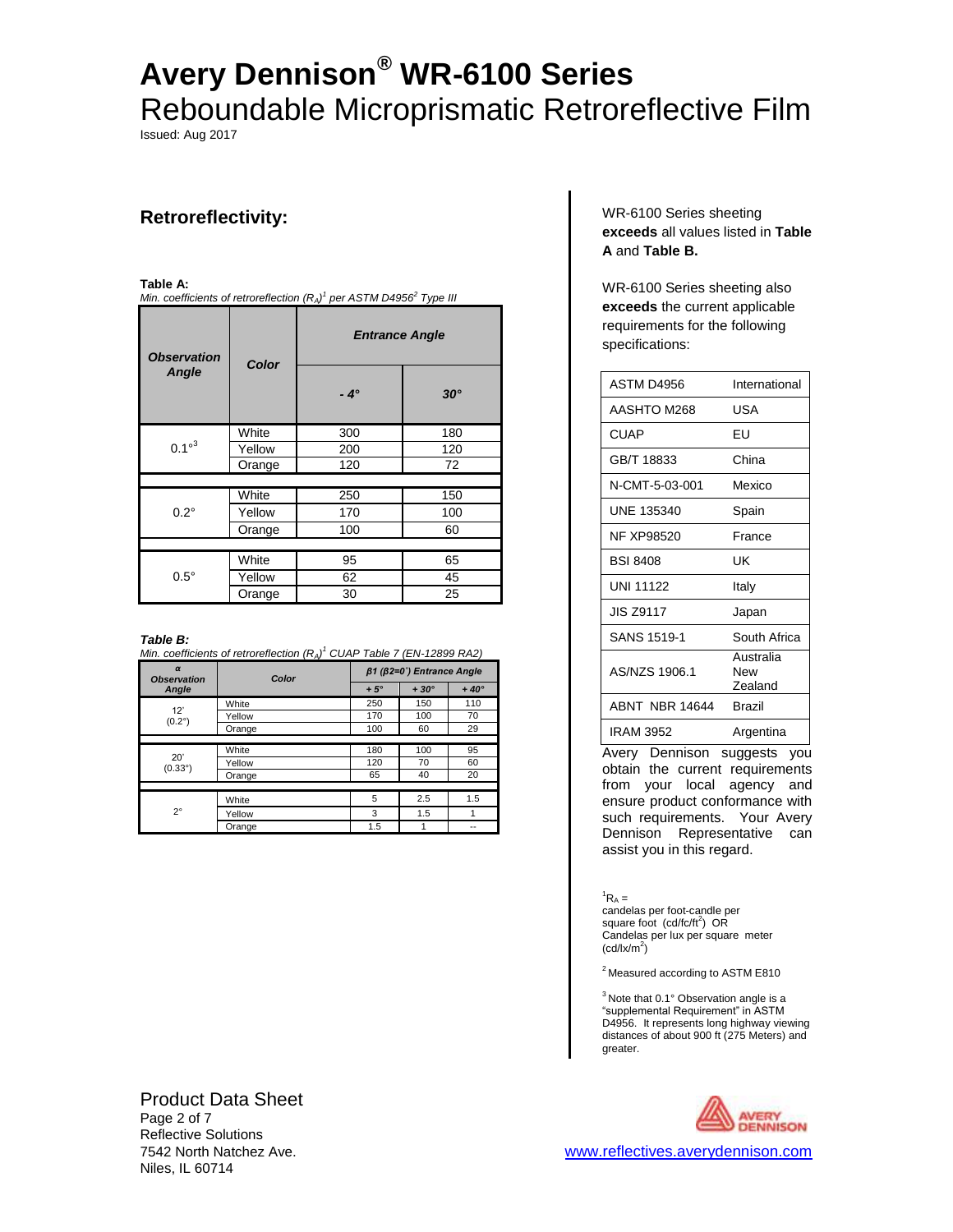Issued: Aug 2017

# **Colors and Specification Limits:**

### **Figure A: Daytime Color**



### **Figure B: Nighttime Color**



Product Data Sheet Page 3 of 7 Reflective Solutions Niles, IL 60714

WR-6100 Series sheeting **meets** the current applicable daytime and nighttime color requirements for ASTM D4956 and CUAP as well as all standards listed on Page 2.

### **Chromaticity Coordinate Limits**

**Figures A & B** show the four pairs of chromaticity coordinates from ASTM D4956 and EN 12889 on the color grid.

### **Daytime Color**

The four pairs of chromaticity coordinates in **Figure A**  determine the acceptable color in terms of the CIE 1931 Standard Colorimetric System measured with Standard Illuminant D65 and CIE Publication no. 15 using CIE Standard Illuminant D65 and CIE 45/0 geometry.Luminance factor shall comply with table in **Figure A.**

*Note*: The saturation limit of green and blue may extend to the border of the CIE chromaticity locus for spectral colors

## **Nighttime Color**

The four pairs of chromaticity coordinates in **Figure B**  determine the acceptable color measured using CIE Illuminant A, observation angle of 0.33 degrees, entrance angle of +5 degrees, source and receiver apertures not to exceed 10 minutes of arc, and CIE 1930 (2 degree) standard observer per ASTM D4956.

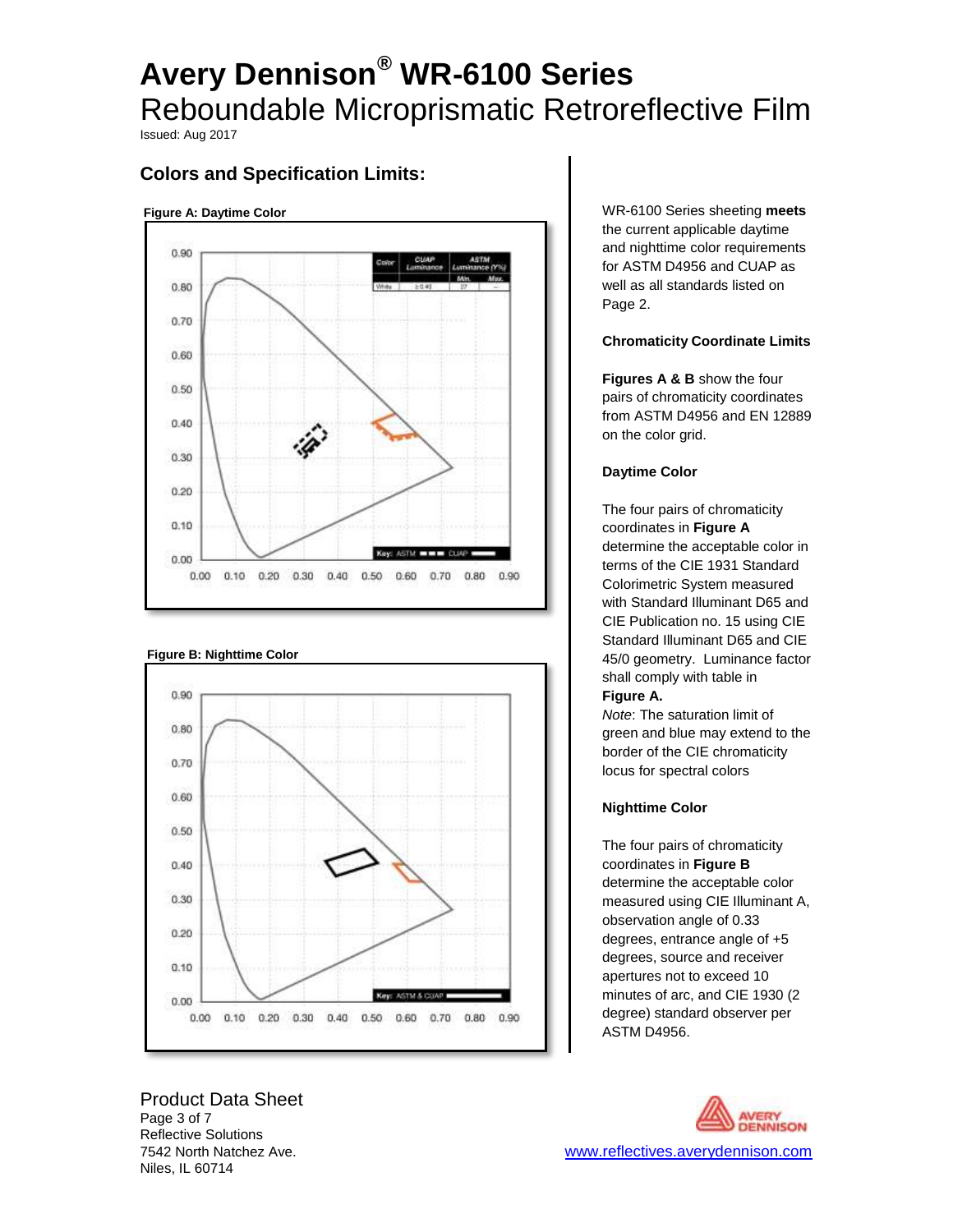Issued: Aug 2017

# **Sheeting Orientation:**

The American Association of State Highway Transportation Officials (AASHTO) has recognized that some retroreflective films are rotationally (orientation) sensitive. Because this impacts sign luminance, AASHTO has defined a specification to measure orientation performance. **Figure C** shows how the orientation sensitivity is measured. In order for a film to be considered rotationally insensitive the average percent difference (shown in **Figure C**) must be less than or equal to 20%.



When measured for orientation sensitivity as described in AASHTO M 268-10, all Avery Dennison sheeting, both beaded and prismatic, **pass** the specification as **rotationally insensitive**. Therefore no special identification marks or other features (such as a datum mark, or distinctive seal pattern) are required to denote optimum orientation for sheeting. Because the user can expect visual uniformity regardless of orientation, no costly and cumbersome fabrication techniques are required to orient sheets, cut sign legend or border tape during sign fabrication.

Specifying agencies and sign fabricators are cautioned that some retroreflective sheetings, even of the same ASTM "Type" may not provide consistent luminance for desired night visibility if the sheeting is not applied in the optimal, or in uniform orientation. Agencies and fabricators should be aware of this concern and discuss the potential effects of rotation on luminance of specific sheetings with their material supplier before beginning installation and/or fabrication.

### Product Data Sheet

Page 4 of 7 Reflective Solutions Niles, IL 60714

WR-6100 Series sheeting is Omni-Directional and **passes** the AASTHO specification as being **rotationally insensitive.**

Retroreflectivity  $R_A$  values taken per ASTM E810 0.5˚ Observation angle and -4˚ or 5˚ Entrance angle

As a datum for laboratory measurements  $R_0$  is identified in the crossweb direction.

*Watermark\*:* WR-6100 Series does not have a watermark, but can be identified by a shell pattern.

**\***May vary by region.

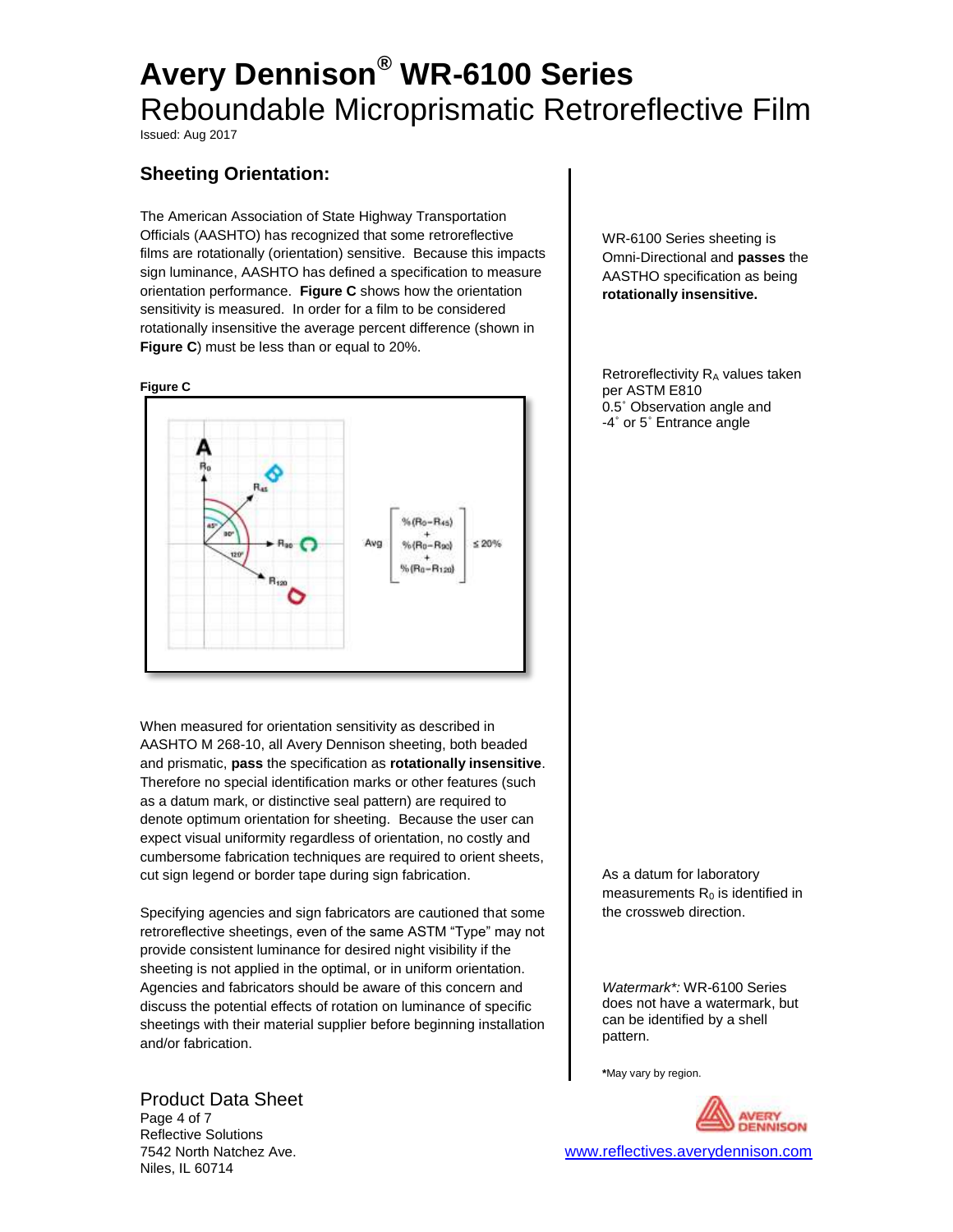Issued: Aug 2017

# **Nomenclature:**



2<sup>nd</sup> Number: Adhesive Initial Letter(s): Application/Durability 1<sup>st</sup> Number<sup>†</sup>: Series 3<sup>rd</sup> & 4<sup>th</sup> Numbers: Color

| <b>Initial Letter</b> | Application                       | Durability* |
|-----------------------|-----------------------------------|-------------|
|                       | <b>Traffic/Permanent Sheeting</b> | 10 year     |
| w                     | Work Zone Sheeting                | 3 year      |
| WR                    | Work Zone Reboundable             | 3 year      |
| . .                   | $\cdot$ $\cdot$ $\cdot$<br>.      |             |

**\*** See your local representative for complete details.

Series 6100

| $2nd$ Number | Substrate                                        |  |
|--------------|--------------------------------------------------|--|
|              | <b>Pressure Sensitive for Plastic Substrates</b> |  |
|              | Pressure Sensitive for Wood Substrates           |  |
| 'n           | Pressure Sensitive for Aluminum Substrates       |  |

| $3rd$ & 4 <sup>th</sup> Numbers | Color                                 |
|---------------------------------|---------------------------------------|
| 00                              | White                                 |
| 01                              | Yellow                                |
| 04                              | Orange                                |
| 05                              | Blue                                  |
| 07                              | Green                                 |
| 08                              | Red                                   |
| 09                              | <b>Brown</b>                          |
| 11                              | <b>Fluorescent Yellow</b>             |
| 13                              | Fluorescent Yellow-Green              |
| 14                              | <b>Fluorescent Orange</b>             |
| 42                              | 4" LEFT Orange Pre-Striped Barricade  |
| 43                              | 4" RIGHT Orange Pre-Striped Barricade |
| 44                              | 6" LEFT Orange Pre-Striped Barricade  |
| 45                              | 6" RIGHT Orange Pre-Striped Barricade |

<sup>†</sup>OmniCube is the exception and leads with the number 11

#### WARRANTY

Avery Dennison W-6100 microprismatic reflective sheeting ("Product(s)") are warranted to be free from defects in material and workmanship for one (1) year from date of purchase (or the period stated on the specific product information literature in effect at time of delivery, if longer). It is expressly agreed and understood that Avery Dennison's sole obligation and Purchaser's exclusive remedy under this warranty, under any other warranty, express or implied, or otherwise, shall be limited to repair or replacement of defective Product without charge at Avery Dennison's plant or at the location of Product (at Avery Dennison's election), or in the event replacement or repairs is not commercially practical, to Avery Dennison's issuing Purchaser a credit reasonable in light of the defect in the Product*.*

CONDITIONS.

This warranty shall be effective only if all of the following conditions are met:

Fabrication and/or installation must occur within one (1) year from the date of purchase.

The failure must have resulted solely from a manufacturing defect or deterioration of the Product due to natural causes under the Performance Warranty. Without limiting the generality of the foregoing, there is no warranty for the failure of the sheeting due to improper sign fabrication, storage, handling, installation, maintenance, failure of the sign substrate, vandalism or mischief. Slight color fading, cracking, chalking, edge lifting, or slight reduction in gloss or reflectivity will not materially detract from appearance and does not constitute a breach of warranty.

Avery Dennison has published instructional bulletins pertaining to the storage, handling, and cleaning of<br>Product, approved substrates, and application<br>procedures (collectively, the "Procedures"). The<br>Product must have been processed and applied to<br>blank, clean material in a Procedures, as such may be amended from time to time. Avery Dennison reserves the right to reject any warranty claim where the fabricator or installer cannot satisfactorily prove or demonstrate that the Avery Dennison procedures were utilized. The date of installation, warranty registration, and claim procedures established by Avery Dennison must be followed, and failure to follow such procedures shall void this warranty. Replacement Product carries only the unexpired warranty portion of the Product it replaces. The Product must be properly stored and applied within the shelf-life as stated in the applicable Avery Dennison Product Data Sheet including adhesive and other material product data sheets.

Product Data Sheet Page 5 of 7 Reflective Solutions Niles, IL 60714

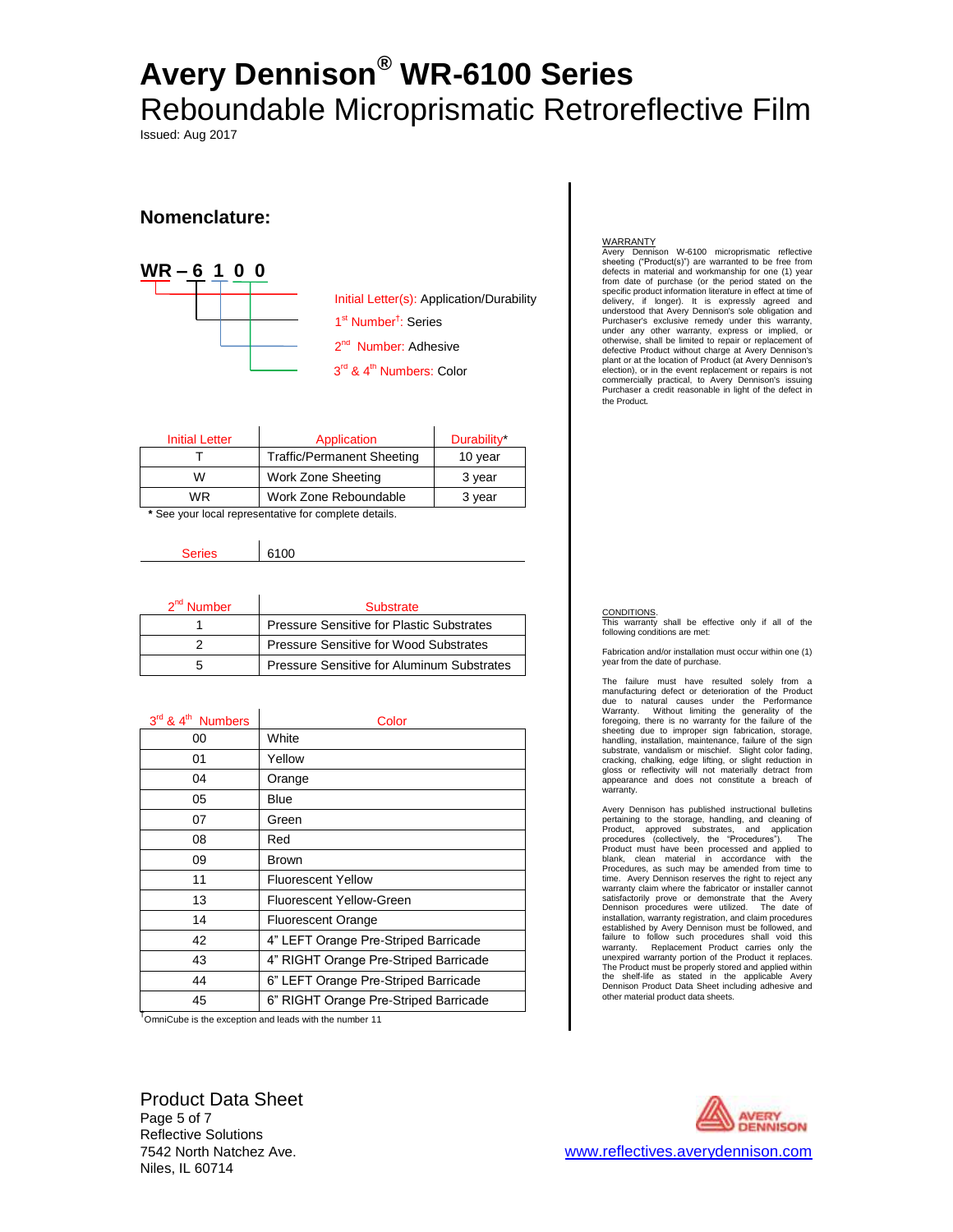Issued: Aug 2017

# **Characteristics:**

| <b>Property</b>                 | <i><b>Value</b></i>                                                                                                                                                    | <i><b>Instructional</b></i><br><b>Bulletins</b> |
|---------------------------------|------------------------------------------------------------------------------------------------------------------------------------------------------------------------|-------------------------------------------------|
| Shelf-Life                      | 1 year from date of purchase<br>when stored at the following<br>conditions:<br>65°-75°F (18°-24°C) and 50%<br>$+5%$ R.H.                                               | #8.00                                           |
| <b>Typical film</b><br>Caliper  | $16.5 - 17.5$ mils<br>$(419 - 445\mu)$                                                                                                                                 | <b>NA</b>                                       |
| Min. Application<br>Temperature | $65^\circ$ F<br>(18° C)                                                                                                                                                | #8.10                                           |
| Service<br>Temperature          | $-10^{\circ}$ F to $+150^{\circ}$ F<br>$(-23^{\circ}F to + 65^{\circ}C)$                                                                                               | #8.00                                           |
| Screen Printing                 | Long term durability of screen<br>printing in combination with<br>WR-6100 Series sheeting is<br>warranted when used with<br>approved inks and overlays.<br>See Page 7. | #8.30<br>#8.55                                  |

ADDITIONAL LIMITATIONS **Unintended Use:** This warranty only applies to Product that is used by professional converters and installers for the defined end uses and in the combinations described in the applicable Avery Dennison Product Data Sheets and Instructional Bulletins. For any other use, the user is responsible for determining the suitability of the Product, and for any and all risk or liability associated with that use or application, and the user agrees to indemnity, defend<br>and hold harmless Avery Dennison for any claims,<br>losses, damages, judgments, expenses and/or<br>expenses, including attorneys fees, resulting from such<br>use or application. professional converters or installers in accordance with the Avery Dennison recommended written processing instructions, and being applied to properly prepared surfaces and cleaned and maintained in accordance with recommended Avery Dennison procedures. It is the converters, installers or other users responsibility to perform incoming raw material quality inspections, to assure proper surface preparation and that approved application procedures are followed, to retain converted samples, and to immediately cease using and notify Avery Dennison and/or its authorized agent or distributor of any Product, Materials and/or finished Product discovered to be (or reasonably capable of

being discovered to be) defective. **Misuse and Force Majeure:** Avery Dennison has no obligations or liability under this warranty with respect to Product that has been altered, modified, damaged, misused, abused, subject to accident, neglected or otherwise mishandled or improperly processed or installed. Product is not warranted against premature failure caused by chemical, environmental or mechanical means such as, but not limited to, vandalism, cleaning solutions, paints, solvents, moisture, temperature, mechanical washing equipment, engine fuel spills, engine exhaust, steam, organic solvents or other spilled chemicals pollutants, including industrial and volcanic ash. Damage from fire, structural failure, lightning, accidents, and other force

majeure events are not covered by this warranty. **Third Party Product:** Avery Dennison assumes no responsibility for any injury, loss or damage arising out of the use of a product that is not of our manufacture. Where installer or converter uses or reference is made to a commercially available product, made by another manufacturer, it shall be the responsibility of the user, installer or converter to ascertain the precautionary measures for its use outlined by the manufacturer.

The remedies provided under this warranty are<br>exclusive. In no event shall Avery Dennison be<br>responsible for any direct, indirect, incidental or<br>consequential damages or specific relief whether<br>foreseeable or not, caused b whether such damage occurs or is discovered before or after replacement or credit, and whether or not such damage is caused by Avery Dennison's negligence. In no event shall Avery Dennison's liability hereunder exceed the remedies specifically set forth in this warranty. Avery Dennison's liability shall be limited, at Avery Dennison's option, to the purchase price, replacement of the defective Product and in some cases when authorized by Avery Dennison the repair and replacement of the defective Product.

**THIS WARRANTY IS GIVEN IN LIEU OF ALL OTHERS. ANY AND ALL OTHER WARRANTIES, WHETHER EXPRESS OR IMPLIED, INCLUDING IMPLIED WARRANTIES OF MERCHANTABILITY AND FITNESS FOR A PARTICULAR PURPOSE, ARE HEREBY DISCLAIMED. NO WAIVER, ALTERATION, ADDITION OR MODIFICATION OF THE FOREGOING CONDITIONS SHALL BE VALID UNLESS MADE IN WRITING AND MANUALLY SIGNED BY AN OFFICER OF AVERY DENNISON.**

Product Data Sheet Page 6 of 7 Reflective Solutions Niles, IL 60714